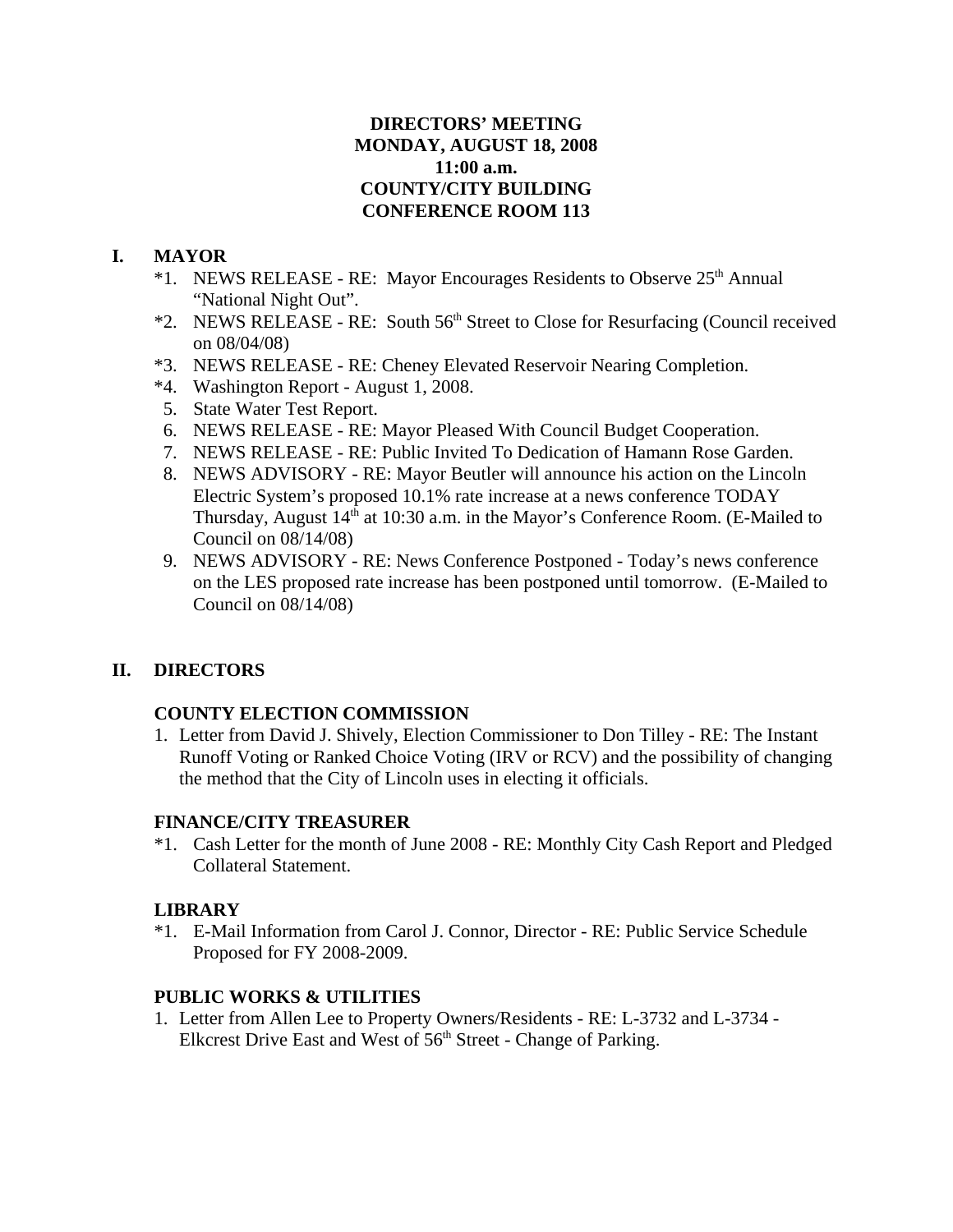### **WEED CONTROL AUTHORITY**

\*1. Combined Weed Program - City of Lincoln - July 2008 Monthly Report.

# **III. CITY CLERK**

## **IV. COUNCIL REQUESTS/CORRESPONDENCE**

### **JON CAMP**

- \*1. E-Mail from Glenda Dietrich Moore RE: StarTran Bus Service.
- \*2. Response E-Mail to Maurice Baker RE: Keeping the Safe Neighborhoods Program in budget.

### **JONATHAN COOK**

- \*1. Letter from George E. Wolf RE: Opposing any decrease in funding to the Stronger, Safer Neighborhoods program.
- \*2. Request to Public Works & Utilities Department RE: Water and Gas service flagged - RFI#134-08/07/08. - - - **1.) Response from Randy Hoskins, Assistant City Engineer, Public Works & Utilities Department received on RFI#134-08/08/08.**

### **ROBIN ESCHLIMAN**

\*1. Letter from Joan Ogren - RE: Train whistles continually through the night, consider an overpass for Saltillo Road as opposed to a Quiet zone.

## **DAN MARVIN**

\*1. E-Mail & Attached Letter from Paula Rhian, President, Everett Neighborhood Association - RE: In support of program funding and services to the neighborhood.

## **V. MISCELLANEOUS**

- \*1. E-Mail from Jim Brandle RE: Extremely disappointed in cuts to the CLC (Community Learning Centers), with email received from Mayor Beutler encouraging input.
- \*2. E-Mail from Sue Samson RE: Parks budget cuts.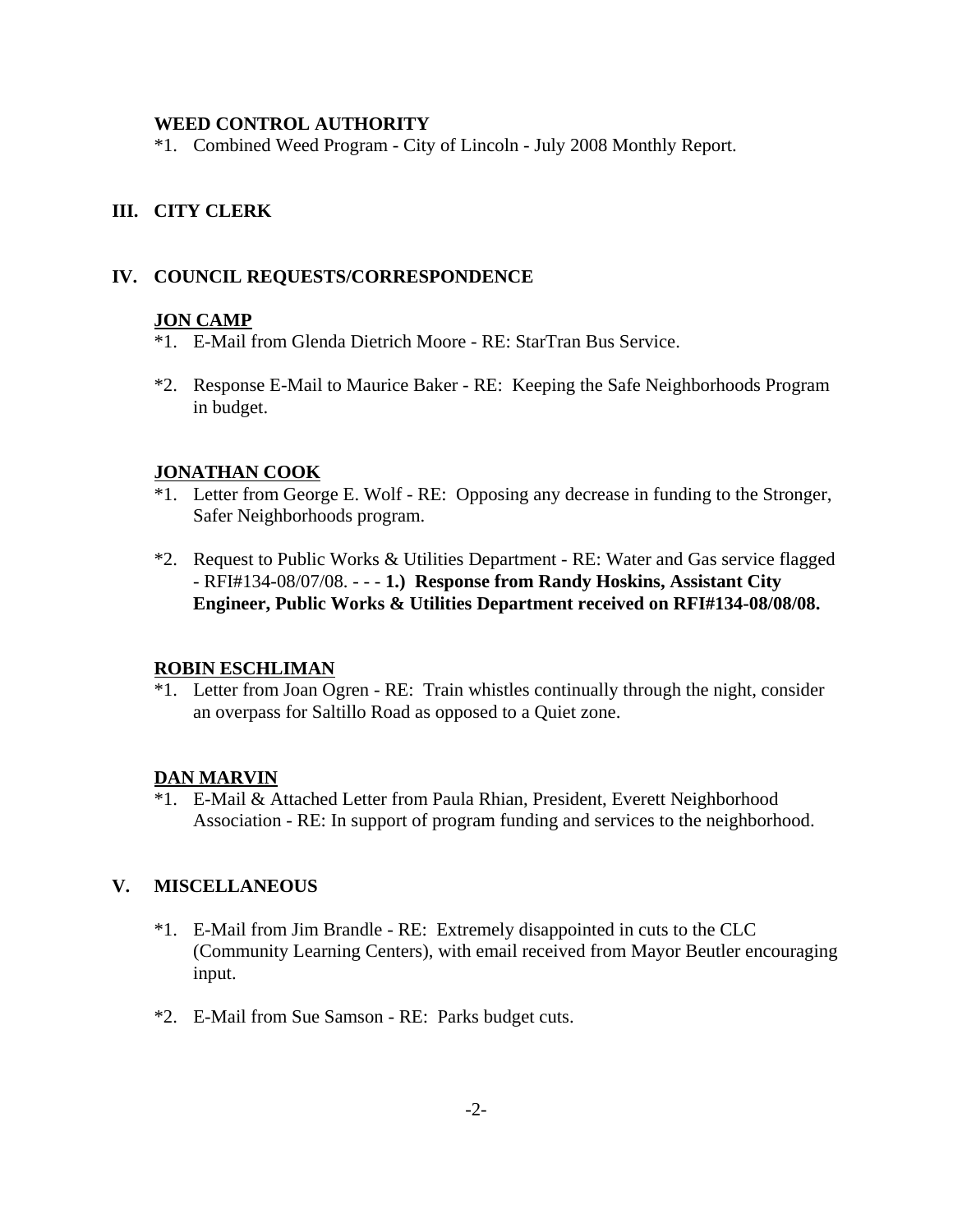- \*3. E-Mail from Wayne Boles RE: Urging support of the investment in the Stronger Safer Neighborhoods initiatives.
- \*4. E-Mail from Wilbur Dasenbrock RE: In budget consider health and human services in community, and stop deterioration of city landscapes and park plantings.
- \*5. E-Mail from Tobias Pace RE: Cutting Bennett Martin library hours not the best solution.
- \*6. E-Mail from Zach Garfield RE: Need more investment into the bus system.
- \*7. E-Mail from Christine Muller RE: Proposed bus hours makes it impossible to visit the library for people working non-traditional hours.
- \*8. E-Mail & Attached Photos from Scott Bailey RE: Volleyball court at Playmakers, 640 West Van Dorn Street.
- \*9. E-Mail from Ruth Chantry, Raymond, NE RE: Thanks for considering opening Eiseley Library at noon on Sundays.
- \*10. E-Mail from E. Wayne Boles RE: Congratulate the Mayor on forwarding balanced budget, work with him to maintain this level of fiscal responsibility.
- \*11. E-Mail from Mary Roseberry-Brown RE: Dismayed on reading proposed cut back of the Bennett Martin Library hours.
- \*12. Letter & Attachments from Marian L. Malone RE: Cutting mid-day StarTran service and cutting the library hours are not an answer for the budget.
- \*13. Letter from Ron Davis RE: Incident of two firemen taking narcotic pain medication.
- \*14. Letter from Richard A. Noyes, President, Downtown Neighborhood Association RE: Continue to support the Stronger, Safer Neighborhoods Project.
- \*15. Letter from George E. Wolf RE: Oppose any funding decrease to the Stronger, Safer Neighborhoods program.
- \*16. Letter from Gloria Pedersen RE: Listing reasons why funding should not be cut to the Easterday Program.
- \*17. E-Mail from Lois Poppe RE: Opposed to proposed bus changes with examples of people who want to, and need to, ride the bus between 10:00 a.m. and 2:00 p.m.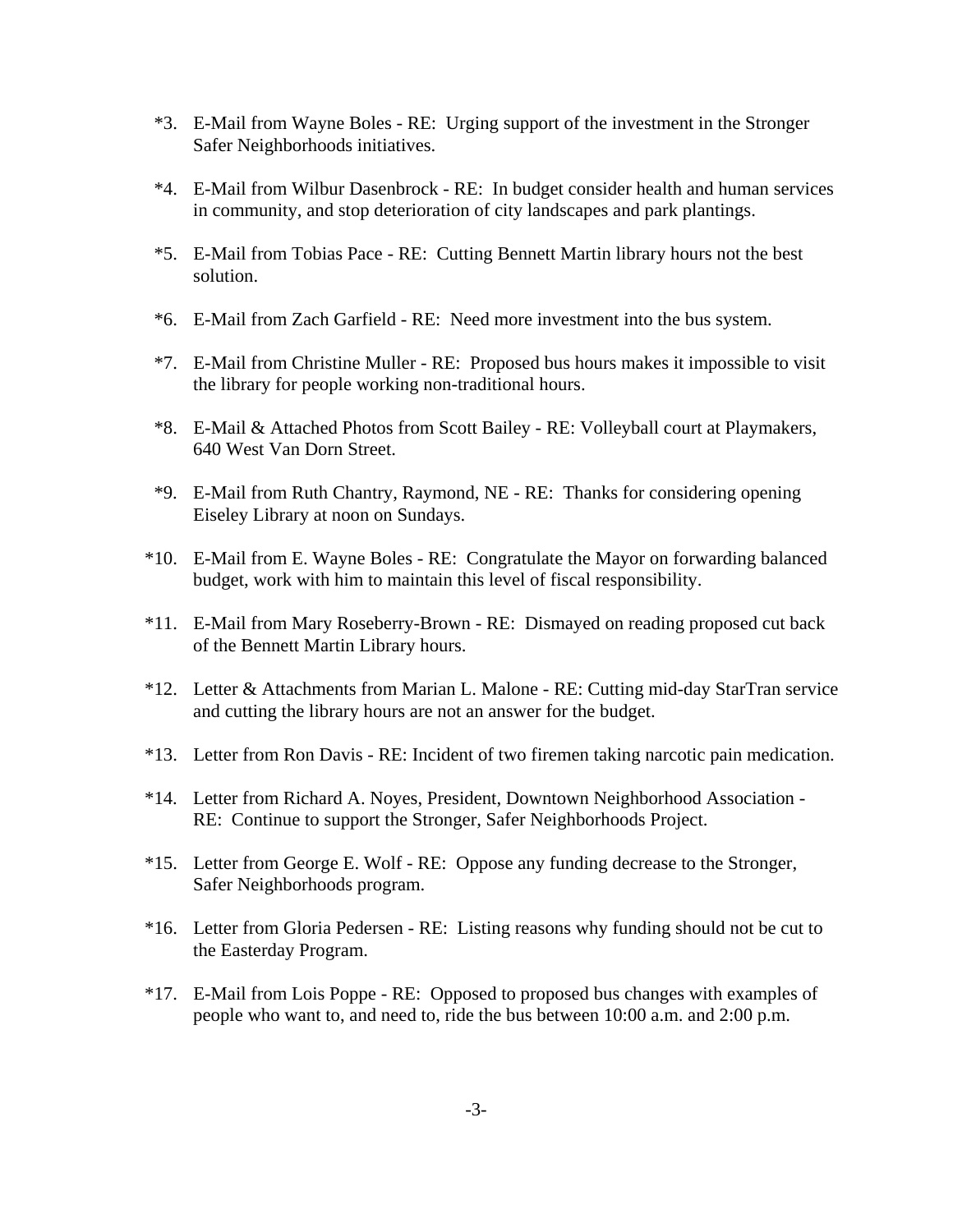- \*18. E-Mail & Attachment from Karen Hand, Parks & Recreation Advisory Board Chair RE: Urging No Cuts to the Parks and Recreation budget.
- \*19. E-Mail from Shirley Anderson RE: Opposed to alcohol in our parks.
- \*20. E-Mail from Wilma J. Williams RE: The City Budget.
- \*21. E-Mail from Mike Tilson RE: The StarTran bus cuts.
- \*22. E-Mail from Kendall R. Nelson RE: The buses and Handi Van cuts.
- \*23. Letter from Richard A. Noyes, President, Downtown Neighborhood Association RE: - The proposed City Council budget is draconian, lacks consideration for many downtown residents, and does not address the pressing needs of this growing community.
- \*24. Letter from Jean Ford RE: Mayor Beutler's proposal to eliminate StarTran bus routes and time frames of bus runs.
- \*25. Letter from William R. Davenport RE: The City budget cuts Libraries.
- \*26. E-Mail from Edith Meints RE: Lincoln Budget-encourages you to maintain a substantial budget for City Parks & Rec.
- \*27. E-Mail & Attached Letter from Susan Epps, American Red Cross Cornhusker Regional Chapter - RE: Save the Safer Neighborhoods program.
- \*28. E-Mail from Brian Corr RE: Save the Stronger, Safer Neighborhoods program.
- \*29. E-Mail from Janis L. Johnson RE: Meadow Heights pool.
- \*30. E-Mail from James R. Newell RE: Bennett Martin Library services.
- \*31. E-Mail from Beatty Brasch, Center for People in Need RE: The Ride For Five Bus Proposal.
- \*32. 2 E-Mails from Amy Hanson RE: Ride for Five.
- \*33. E-Mail from Betsy Bergman RE: StarTran proposals.
- \*34. Letter from Nancy M. Russell RE: The current rule to deliver the patient to the nearest hospital regardless of patient preferences will be amended to patient choice.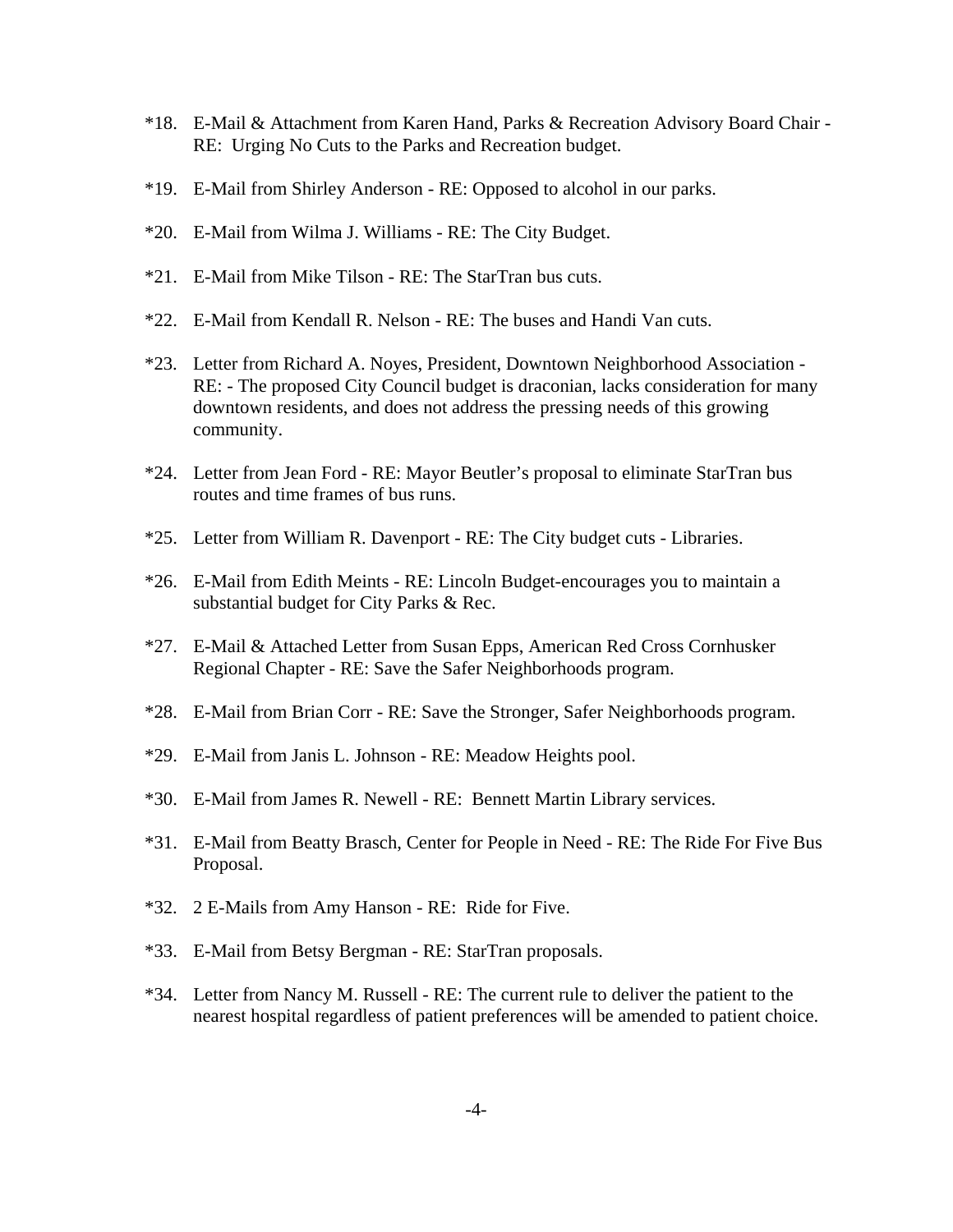- \*35. Letter from Don Nelson RE: Please leave the Bennett Martin Library like it is.
- \*36. Material RE: Voting Machines.
- \*37. E-Mail from Mary Pipher RE: Bus service.
- \*38. 131 Post Cards RE: 'Leave My Bus Alone'.
- 39. Letter & Material from Mark A. Hunzeker, Attorney RE: Acquisition of private property for storm water detention pursuant to the dead Man's Run Master Plan.
- 40. E-Mail from Lorenz & Mary Ann Niemeyer RE: Please vote against the rate hike proposed by LES, what LES wants is ridiculous.
- 41. Letter from Yvette Sanchez RE: Please do not cut out mid-day buses.
- 42. E-Mail from Julie Shaw RE: Thank you for saving the Easterday Program and keeping it at the same building for the rest of the year.
- 43. E-Mail from Barbara Kucera RE: Thank-you, for voting to save Meadow Heights Pool!
- 44. E-Mail from Jill Jensen RE: Hickman horse.

## **VI. ADJOURNMENT**

# **\*HELD OVER FROM AUGUST 11, 2008.**

da081808/tjg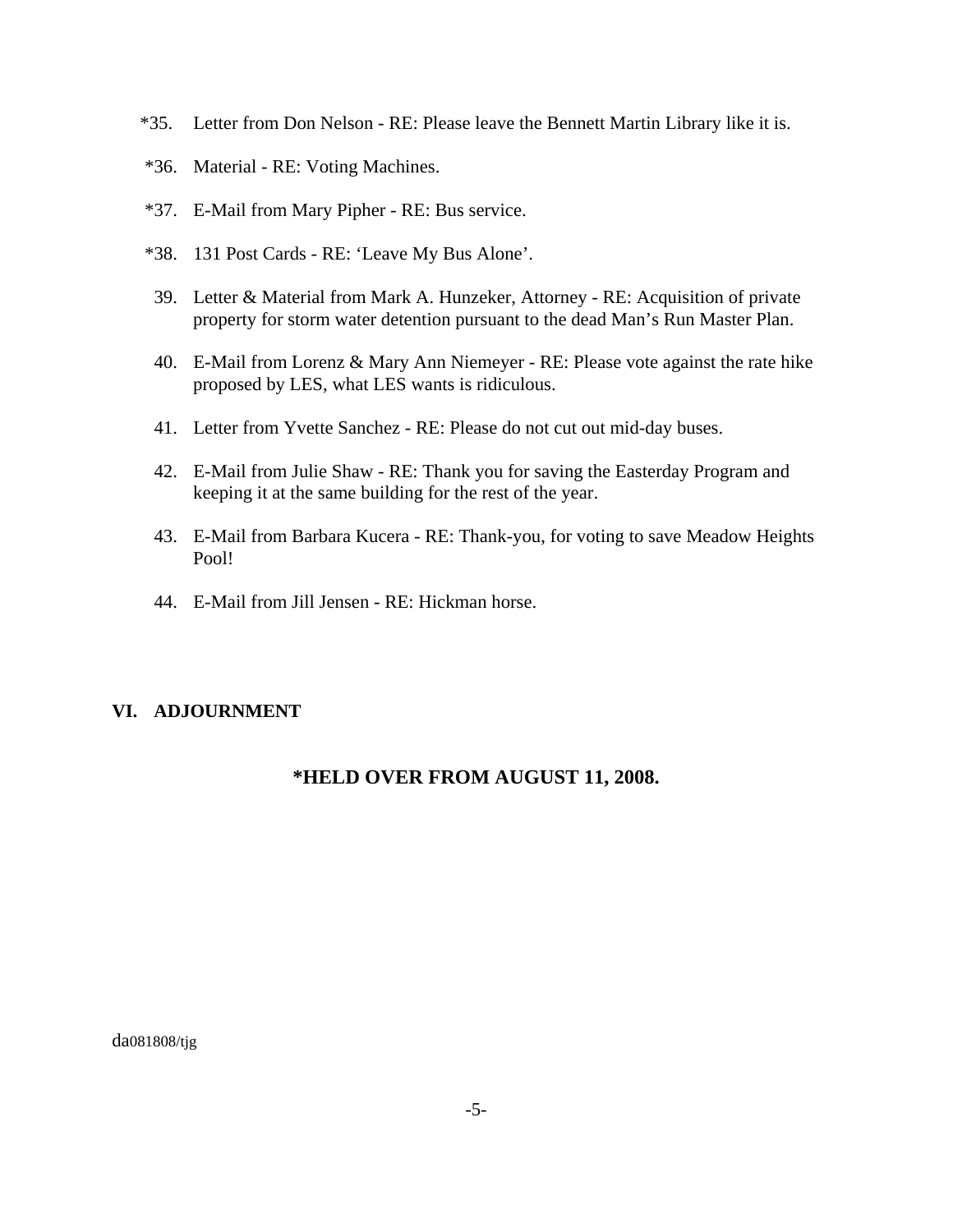# **DIRECTORS' MEETING MINUTES MONDAY, AUGUST 18, 2008 11:00 a.m. COUNTY/CITY BUILDING CONFERENCE ROOM 113**

**Council Members Present:** Doug Emery, Vice-Chair; Jon Camp, Dan Marvin, Ken Svoboda

**Council Members Absent:** Robin Eschliman, Chair; Jonathan Cook, John Spatz

**Others Present:** Mayor Chris Beutler, Trish Owen, Denise Pearce, Lin Quenzer, Mayor's Office; City Clerk Joan Ross; John Hendry, City Attorney; Directors and Department Heads; and Tammy Grammer, City Council Staff

Vice-Chair Doug Emery opened the meeting at 11:05 a.m.

Location Announcement of the Nebraska Open Meetings Act: A Copy of the Nebraska Open Meetings Act is Located on the Wall at the Rear of this Room.

## **I. MAYOR -**

Mayor Chris Beutler called on Directors. Lynn Johnson (Parks & Recreation Director) commented you may have seen it on the news or in the newspaper this morning but they did a first time event. A number of communities at the end of the season before they let the water out of their pool, they invite dogs to come in and swim and so they did that at Star City Shores last night. The Health Department was involved and the partnership between the Lincoln Parks Foundation and the Greater Lincoln Obedience Club. He thought if they had 50 dogs show up they would be doing well last night, they had 270 dogs in the pool between 6:30 p.m. and 8:30 p.m. They raised about \$2,700 and will be split between the Lincoln Parks Foundation and the Greater Lincoln Obedience Club. They learned from this event and will probably become an annual event, no serious problems, had a great time.

Dave Landis (Urban Development Director) reported on North  $27<sup>th</sup>$  & Holdrege you might have seen a very attractive painted mural and is now completed. It was constructed out of the work of Clinton school children, it's bright and colorful, it has a nice attachment to the neighborhood and we did that along with NeighborWorks. There's a second mural that's now being planned, we just signed off on it's design and it will be in the Everett neighborhood area. The mural celebrates Hispanic culture merger with American culture as well but there are images that were brought to us by a local artist celebrating the Hispanic culture and we anticipate celebrating diversity and stronger ties with the neighborhood.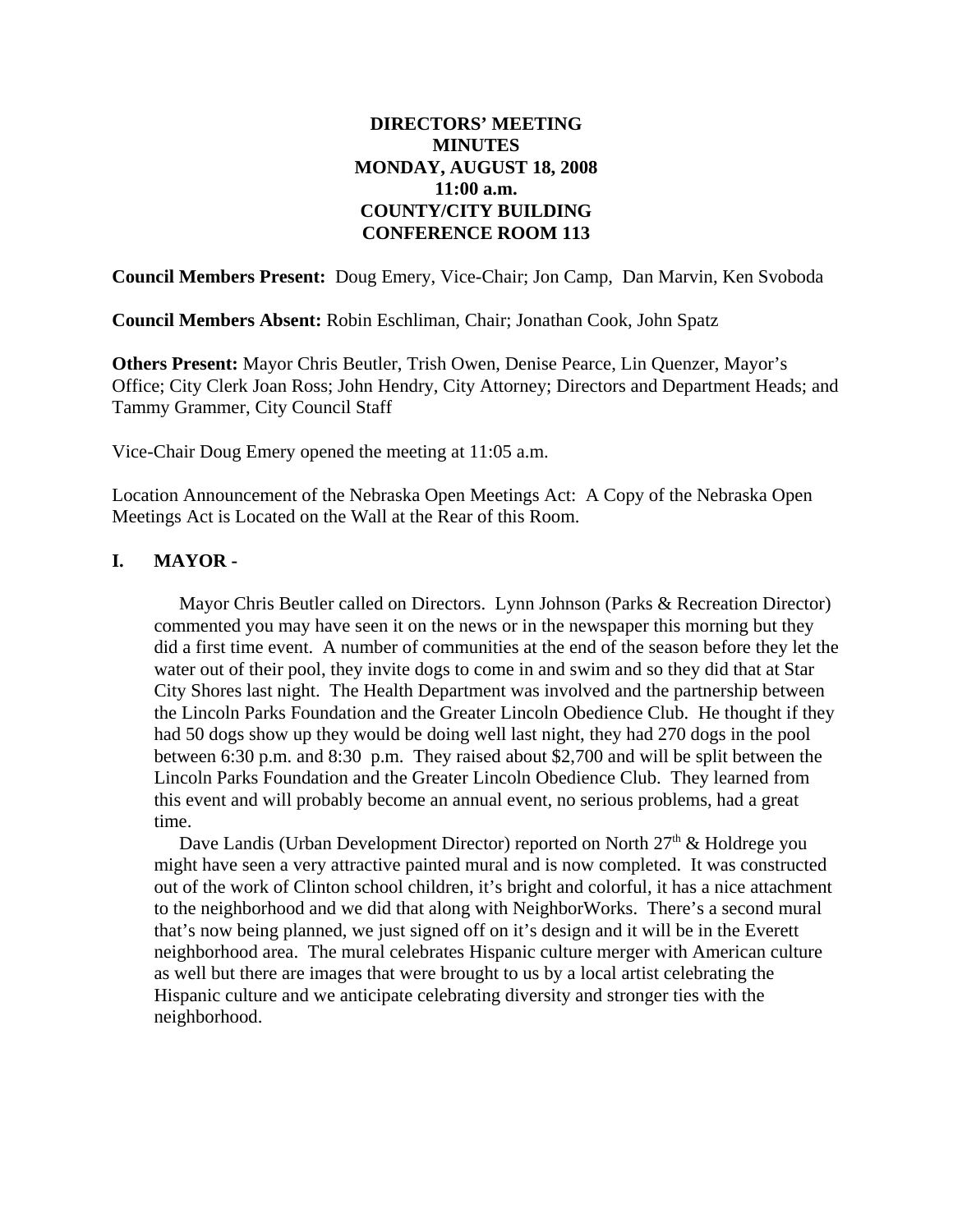Police Chief Tom Casady reported this morning Firefighter Mark Eberspacher came to the Police Station which was previously arranged and was arrested for possession of a controlled substance, intentional narcotics violation and a misdemeanor count of theft. Chief Casady commented it's alleged that Mr. Eberspacher went to the home of a patient and took drugs that had been prescribed to her from her home.

- \*1. NEWS RELEASE RE: Mayor Encourages Residents to Observe 25th Annual "National Night Out". - NO COMMENTS
- \*2. NEWS RELEASE RE: South 56th Street to Close for Resurfacing (Council received on 08/04/08). - NO COMMENTS
- \*3. NEWS RELEASE RE: Cheney Elevated Reservoir Nearing Completion. NO COMMENTS
- \*4. Washington Report August 1, 2008. NO COMMENTS
- 5. State Water Test Report. NO COMMENTS
- 6. NEWS RELEASE RE: Mayor Pleased With Council Budget Cooperation. NO COMMENTS
- 7. NEWS RELEASE RE: Public Invited To Dedication of Hamann Rose Garden. NO **COMMENTS**
- 8. NEWS ADVISORY RE: Mayor Beutler will announce his action on the Lincoln Electric System's proposed 10.1% rate increase at a news conference TODAY Thursday, August 14<sup>th</sup> at 10:30 a.m. in the Mayor's Conference Room. (E-Mailed to Council on 08/14/08). - NO COMMENTS
- 9. NEWS ADVISORY RE: News Conference Postponed Today's news conference on the LES proposed rate increase has been postponed until tomorrow. (E-Mailed to Council on 08/14/08). - NO COMMENTS

### **II. DIRECTORS -**

### **COUNTY ELECTION COMMISSION -**

1. Letter from David J. Shively, Election Commissioner to Don Tilley - RE: The Instant Runoff Voting or Ranked Choice Voting (IRV or RCV) and the possibility of changing the method that the City of Lincoln uses in electing it officials. **-** NO COMMENTS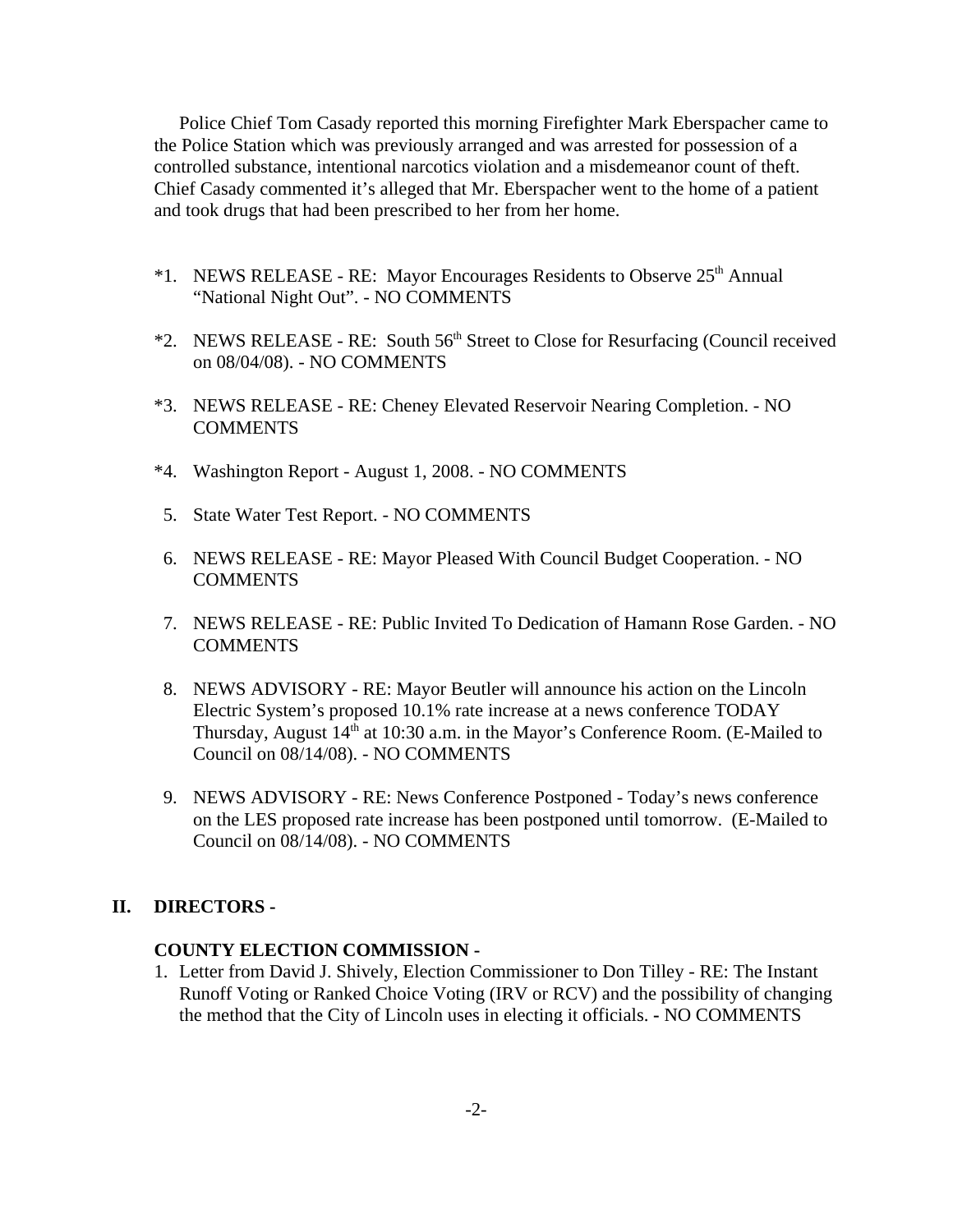#### **FINANCE/CITY TREASURER -**

\*1. Cash Letter for the month of June 2008 - RE: Monthly City Cash Report and Pledged Collateral Statement. - NO COMMENTS

#### **LIBRARY -**

\*1. E-Mail Information from Carol J. Connor, Director - RE: Public Service Schedule Proposed for FY 2008-2009. - NO COMMENTS

#### **PUBLIC WORKS & UTILITIES -**

1. Letter from Allen Lee to Property Owners/Residents - RE: L-3732 and L-3734 - Elkcrest Drive East and West of  $56<sup>th</sup>$  Street - Change of Parking. - NO COMMENTS

#### **WEED CONTROL AUTHORITY -**

\*1. Combined Weed Program - City of Lincoln - July 2008 Monthly Report. **-** NO COMMENTS

#### **III. CITY CLERK -**

City Clerk Joan Ross stated on their Agenda today, Items 10 & 11 will be called together. *[#10, Application of Casey's Retail Company dba Casey's General Store 2744 for a Class B liquor license at 4335 N. 70th Street.; and #11, Manager application of Tina M. Krings for Casey's Retail Company dba Casey's General Store 2744 at 4335 N. 70th Street.]*

Items 13, 14, & 15 will be called together. *[#13, 08-107, Change of Zone 08027 - Amending Title 27 of the Lincoln Municipal Code, the Zoning Code, by adding a new Section 27.25.080 to provide that each application for a building permit in the O-1 Office District shall be reviewed for compliance with the Lincoln Downtown Design Standards; by amending Section 27.35.020 to add prohibited uses in the area of the B-4 Lincoln Center Business District from 150 feet east of 17th Street to the eastern edge of said district; amending Section 27.35.025 to delete recycling centers as a permitted conditional use in the B-4 district and to add vehicle body repair shops as a permitted conditional use in the area 150 feet east of 17th Street to the western edge of said district; amending Section 27.35.030 to modify existing provisions regarding permitted special uses in the B-4 district and to add service stations as a permitted special use in the area of the B-4 district from 150 feet east of 17th Street to the eastern edge of said district; amending Section 27.35.070 to modify the height and area regulations in the B-4 district; adding a new Section 27.35.080 to provide that each application for a building permit in the B-4 Lincoln Center Business District shall be reviewed for compliance with the Lincoln Downtown Design Standards; amending Section 27.63.180 to modify existing provisions regarding permitted special uses in the B-4 district and to add service stations as a permitted special use in the area from 150 feet east of 17th Street to the eastern edge of said district; amending Section 27.67.050 to modify special parking conditions in the B-4 district; amending Section 27.69.070 to allow certain permitted signs in the B-4 district beginning*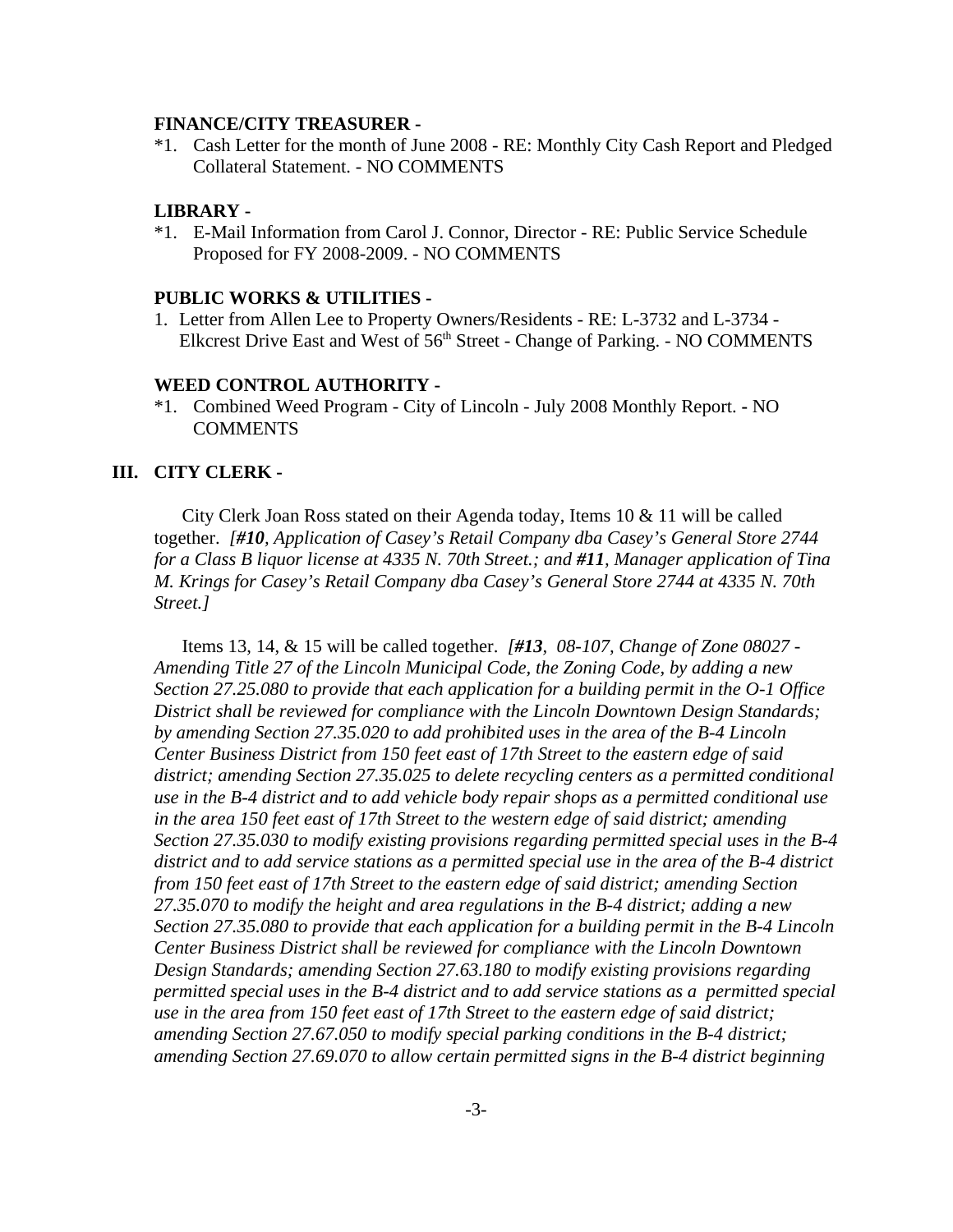*150 feet east of 17th Street and continuing to the western boundary of said district and to allow certain permitted signs in the B-4 district beginning 150 feet east of 17th Street and continuing to the eastern boundary of said district; and repealing Sections 27.35.020, 27.35.025, 27.35.030, 27.35.070, 27.63.180, 27.67.050, and 27.69.070 of the Lincoln Municipal Code as hitherto existing.; #14, 08R-187, Misc. 08007 - Amending the City of Lincoln Design Standards by amending Chapter 1.00 Request for Waiver Procedure, to add a new Section 2.5 to provide a separate process for waivers from the Lincoln Downtown Design Standards, and to add a new Chapter 3.76 to adopt Lincoln Downtown Design Standards for exterior features of projects requiring building permits in the B-4 Lincoln Center Business District and the O-1 Office District.; and #15, 08-108, Change of Zone 08026 - Application of the Planning Director for a change of zone from R-6, R-7, and R-8 Residential Districts to B-4 Lincoln Center Business District; from I-1 Industrial Park District, P Public Use District and B-3 Commercial District to B-4 Lincoln Center Business District; and from R-6 Residential District and I-1 Industrial District to P Public Use District, on property in the Antelope Valley area generally located from K Street to Vine Street, from 17th Street to 23rd Street.]* 

Items 17, 18, 19, & 20 will be called together. For Item 17, they have three Motions-To-Amend, Motion-To-Amend #1 was in their packet and Motions-To-Amend #2 and #3 she just handed out to them. They also have a letter from Alan Wood the Ag. Society's attorney which is on their Directors' Addendum. Marvin Krout (Planning Director) stated he will be at the meeting this afternoon to answer questions. *[#17, 08R-160, Approving a Memorandum of Understanding between the City and the Lancaster County Agricultural Society relating to the annexation of approximately 160 acres of property generally located at North 84th Street and Havelock Ave.; #18, 08R-161, Comp. Plan Amendment 08014 - Amending the 2030 Lincoln/Lancaster County Comprehensive Plan to designate land located at the southeast corner of North 84th Street and Havelock Ave. as Commercial in the Land Use Plan.; #19, 08-89, Annexation 08004 - Application of Lancaster County Agricultural Society, Inc. to amend the Lincoln Corporate Limits Map by annexing approximately 29.07 acres of property generally located at North 84th Street and Havelock Ave.; and #20, 08-90, Change of Zone 08025 - Application of Lancaster County Agricultural Society, Inc. for a change of zone from AG Agricultural District to H-4 General Commercial District on property generally located at the southeast corner of North 84th Street and Havelock Ave.]* 

For Item 26, they have a Motion-To-Amend #1 which she handed out to them. *[#26, 08R-190, Adopting the LES 2008 Rate Schedules, Service Regulations, and Cost Analysis Summary providing for a system average increase of 10.1 percent, to be effective September 1, 2008.]*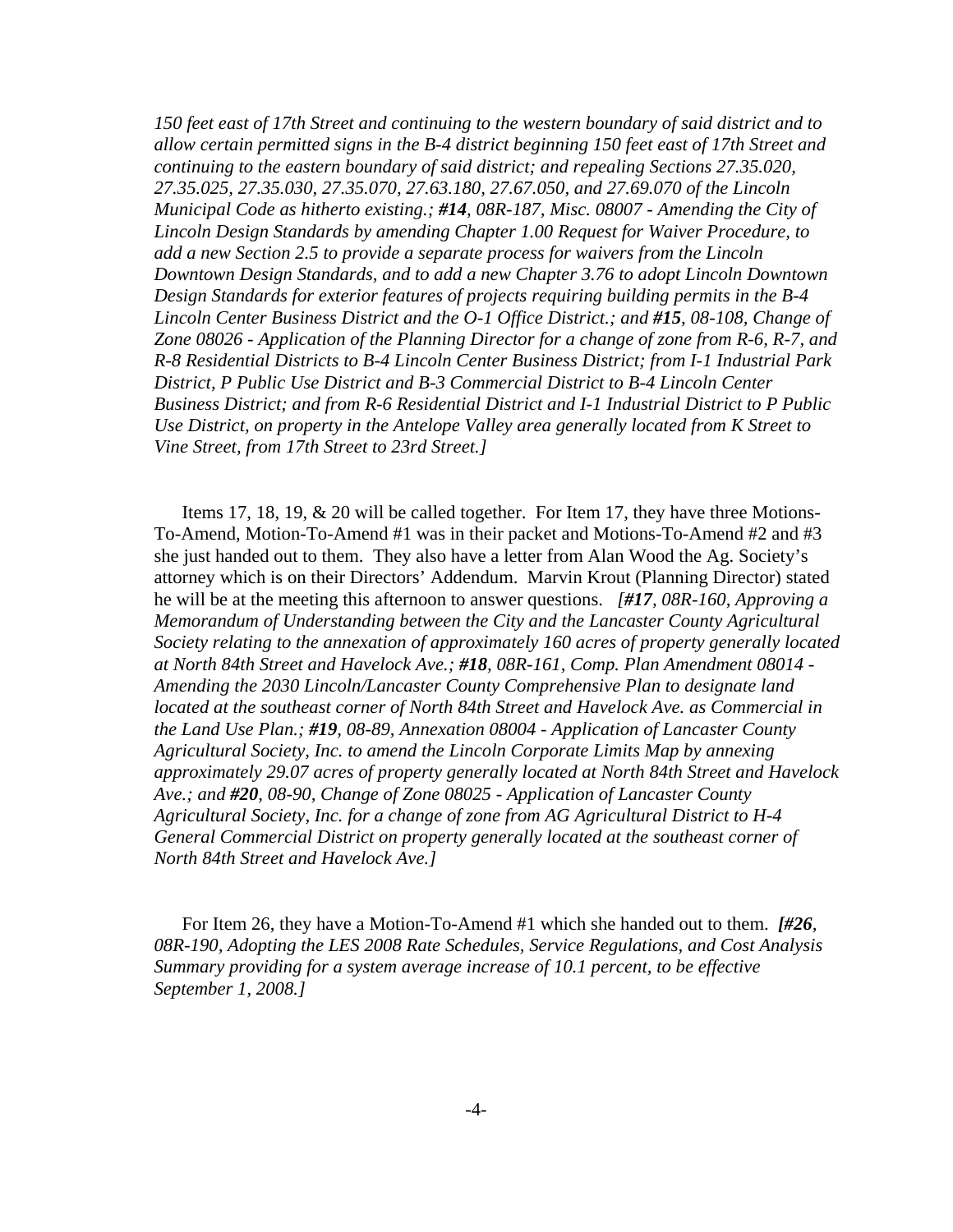For Item 29, just a reminder, they have a Motion-To-Amend #1. *[#29, 08-100, Approving a transfer of appropriations and cash (where appropriate) between certain capital improvement projects within the street construction/vehicle tax fund, water construction fund, and sanitary sewer construction fund within the Public Works & Utilities Department.]* 

### **IV. COUNCIL REQUESTS/CORRESPONDENCE -**

### **JON CAMP** -

Mr. Camp stated to Dave Landis (Urban Development Director) the article that came out this Sunday on the West Haymarket Arena project noted the proposal now has been adjusted so it does include a Convention Center. He was just wondering if he could give them a little more background on it. There was discussion about the West Haymarket Arena project.

- \*1. E-Mail from Glenda Dietrich Moore RE: StarTran Bus Service. NO COMMENTS
- \*2. Response E-Mail to Maurice Baker RE: Keeping the Safe Neighborhoods Program in budget. - NO COMMENTS

#### **JONATHAN COOK** - NO COMMENTS

- \*1. Letter from George E. Wolf RE: Opposing any decrease in funding to the Stronger, Safer Neighborhoods program. - NO COMMENTS
- \*2. Request to Public Works & Utilities Department RE: Water and Gas service flagged - RFI#134-08/07/08. - - - **1.) Response from Randy Hoskins, Assistant City Engineer, Public Works & Utilities Department received on RFI#134-08/08/08.** - NO COMMENTS

#### **ROBIN ESCHLIMAN -** ABSENT

\*1. Letter from Joan Ogren - RE: Train whistles continually through the night, consider an overpass for Saltillo Road as opposed to a Quiet zone. - NO COMMENTS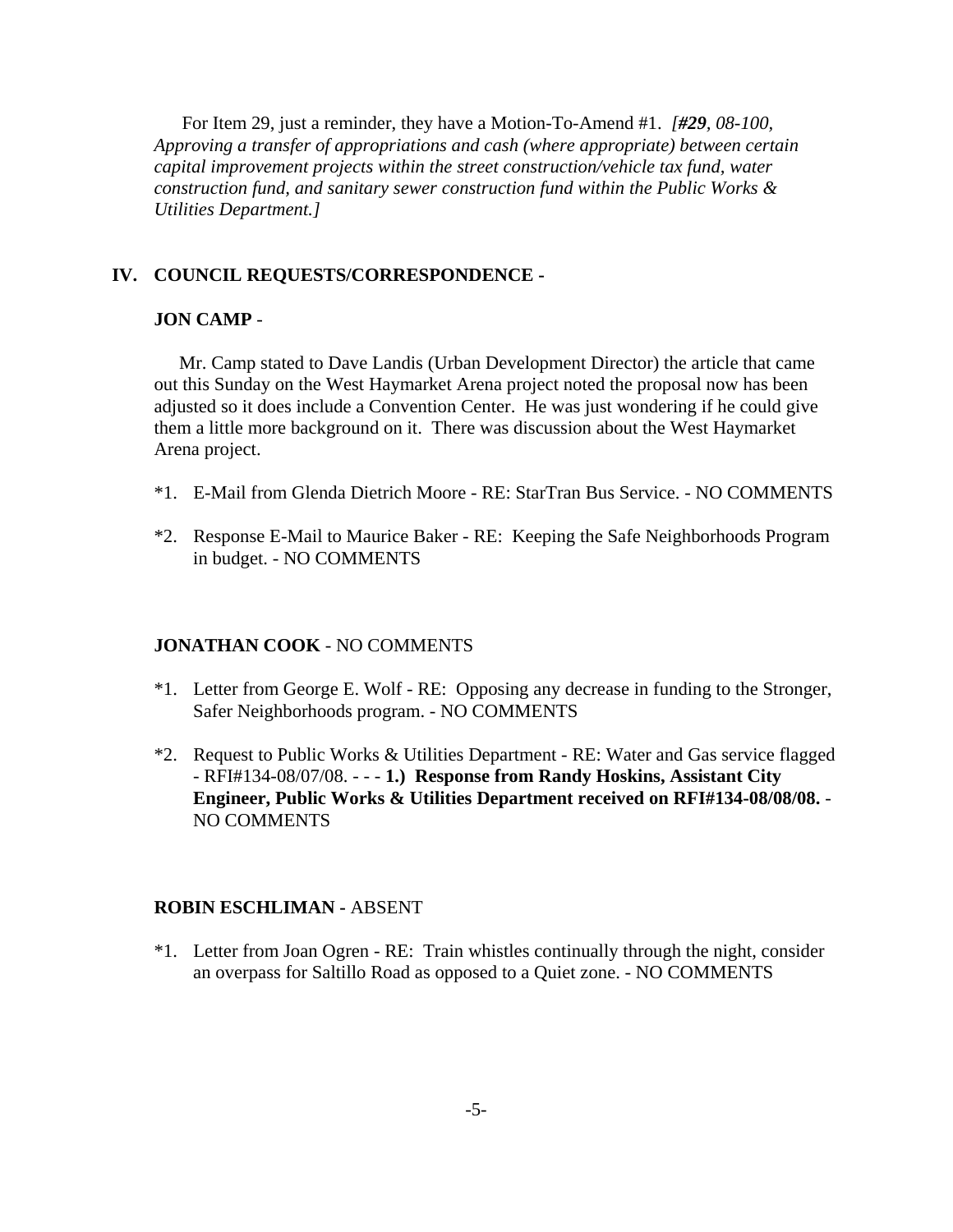### **DAN MARVIN** -

Mr. Marvin stated he would like to speak with Greg MacLean (Public Works & Utilities Director) after the Directors' Meeting today.

\*1. E-Mail & Attached Letter from Paula Rhian, President, Everett Neighborhood Association - RE: In support of program funding and services to the neighborhood. - NO COMMENTS

### **JOHN SPATZ -** ABSENT

## **KEN SVOBODA -** NO COMMENTS

### **DOUG EMERY -**

Mr. Emery commented thank-you again to all of you who were part of your flexibility as we got through the budget this year. Everybody that he talked to was certainly very helpful and very willing to find compromises and he appreciate it, thank-you very much. Mr. Emery adjourned the meeting.

## **V. MISCELLANEOUS -**

- \*1. E-Mail from Jim Brandle RE: Extremely disappointed in cuts to the CLC (Community Learning Centers), with email received from Mayor Beutler encouraging input. - NO COMMENTS
- \*2. E-Mail from Sue Samson RE: Parks budget cuts. NO COMMENTS
- \*3. E-Mail from Wayne Boles RE: Urging support of the investment in the Stronger Safer Neighborhoods initiatives. - NO COMMENTS
- \*4. E-Mail from Wilbur Dasenbrock RE: In budget consider health and human services in community, and stop deterioration of city landscapes and park plantings. - NO **COMMENTS**
- \*5. E-Mail from Tobias Pace RE: Cutting Bennett Martin library hours not the best solution. - NO COMMENTS
- \*6. E-Mail from Zach Garfield RE: Need more investment into the bus system. NO **COMMENTS**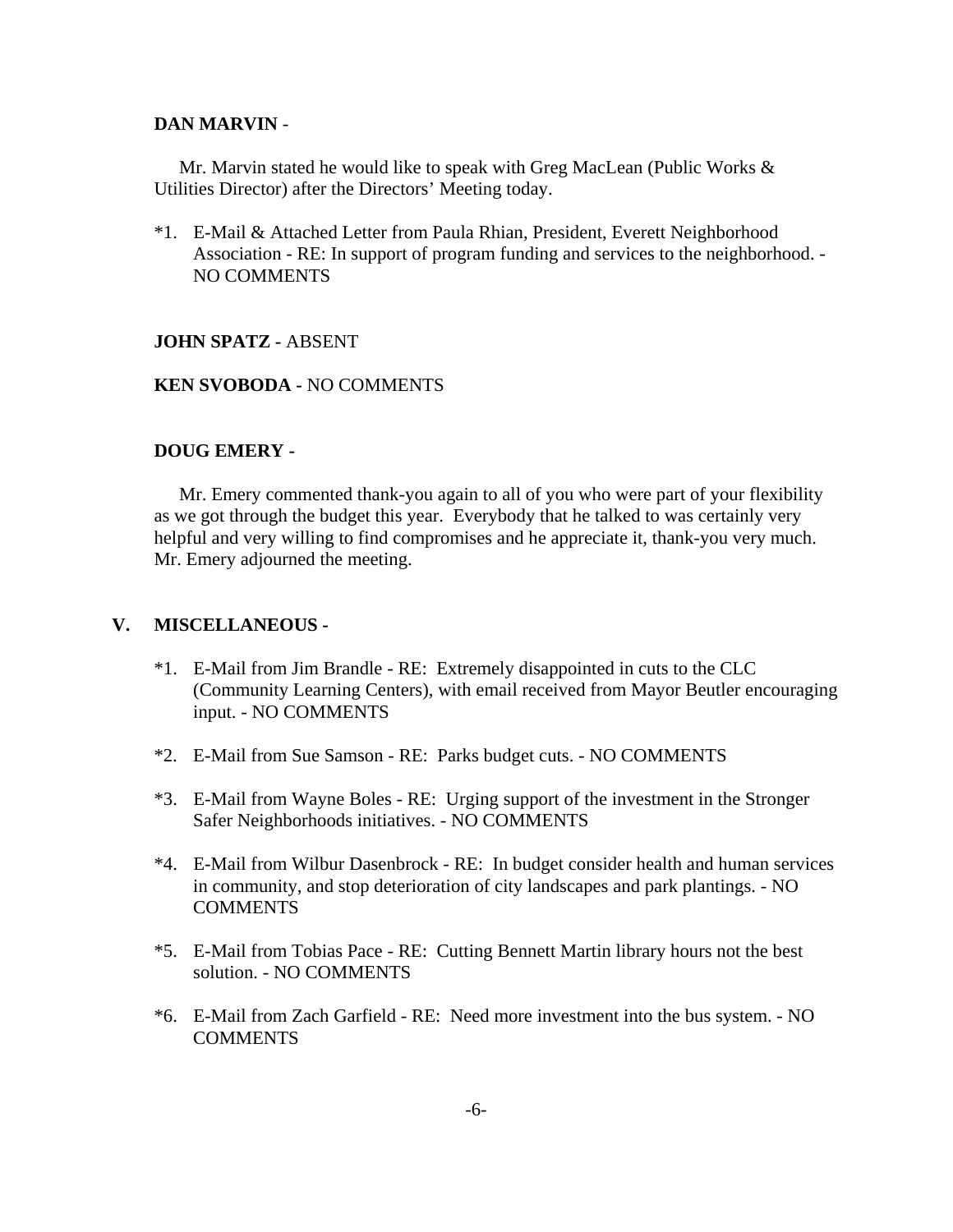- \*7. E-Mail from Christine Muller RE: Proposed bus hours makes it impossible to visit the library for people working non-traditional hours. - NO COMMENTS
- \*8. E-Mail & Attached Photos from Scott Bailey RE: Volleyball court at Playmakers, 640 West Van Dorn Street. - NO COMMENTS
- \*9. E-Mail from Ruth Chantry, Raymond, NE RE: Thanks for considering opening Eiseley Library at noon on Sundays. - NO COMMENTS
- \*10. E-Mail from E. Wayne Boles RE: Congratulate the Mayor on forwarding balanced budget, work with him to maintain this level of fiscal responsibility. - NO COMMENTS
- \*11. E-Mail from Mary Roseberry-Brown RE: Dismayed on reading proposed cut back of the Bennett Martin Library hours. - NO COMMENTS
- \*12. Letter & Attachments from Marian L. Malone RE: Cutting mid-day StarTran service and cutting the library hours are not an answer for the budget. - NO COMMENTS
- \*13. Letter from Ron Davis RE: Incident of two firemen taking narcotic pain medication. - NO COMMENTS
- \*14. Letter from Richard A. Noyes, President, Downtown Neighborhood Association RE: Continue to support the Stronger, Safer Neighborhoods Project. - NO **COMMENTS**
- \*15. Letter from George E. Wolf RE: Oppose any funding decrease to the Stronger, Safer Neighborhoods program. - NO COMMENTS
- \*16. Letter from Gloria Pedersen RE: Listing reasons why funding should not be cut to the Easterday Program. - NO COMMENTS
- \*17. E-Mail from Lois Poppe RE: Opposed to proposed bus changes with examples of people who want to, and need to, ride the bus between 10:00 a.m. and 2:00 p.m. - NO **COMMENTS**
- \*18. E-Mail & Attachment from Karen Hand, Parks & Recreation Advisory Board Chair RE: Urging No Cuts to the Parks and Recreation budget. - NO COMMENTS
- \*19. E-Mail from Shirley Anderson RE: Opposed to alcohol in our parks. NO **COMMENTS**
- \*20. E-Mail from Wilma J. Williams RE: The City Budget. NO COMMENTS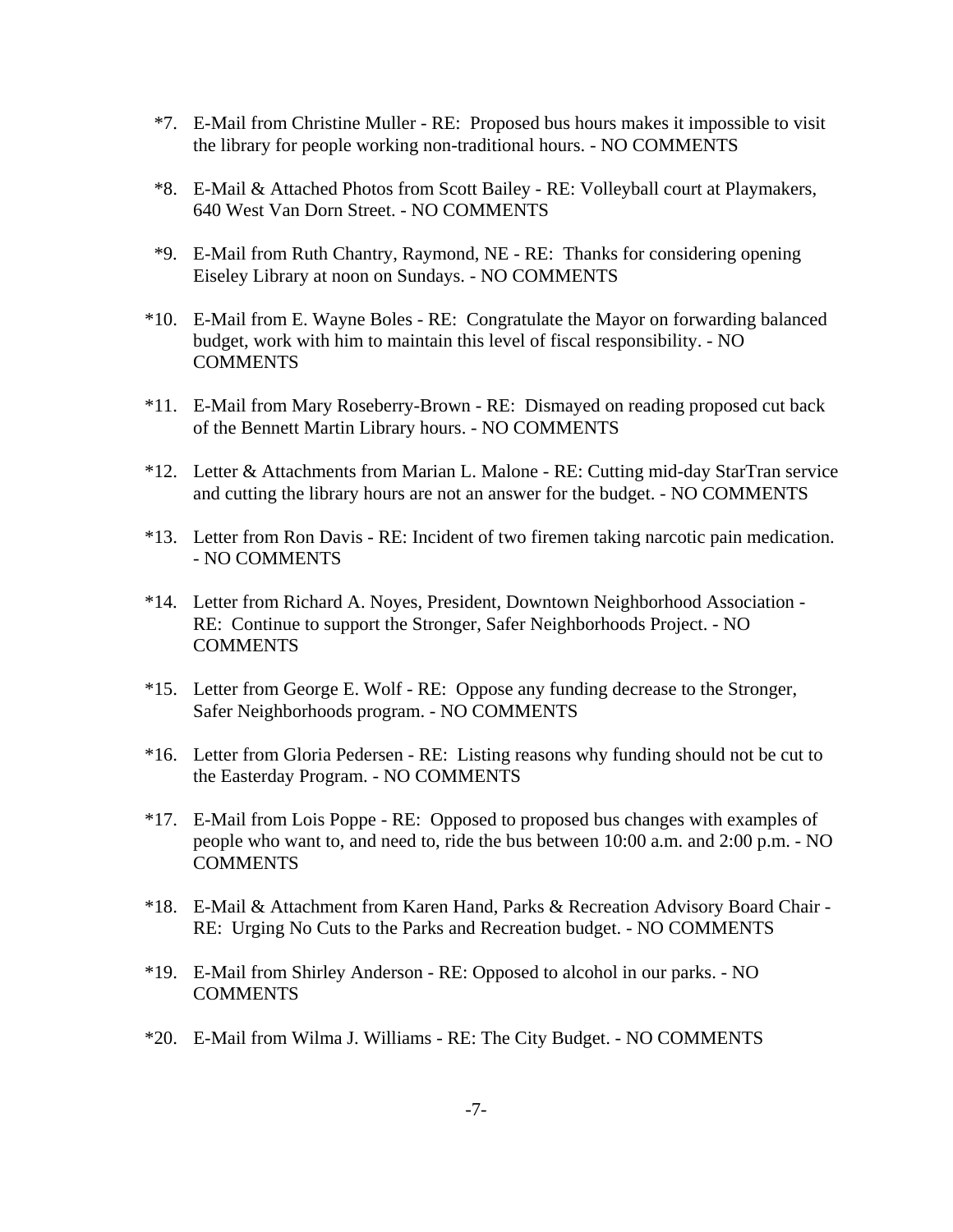- \*21. E-Mail from Mike Tilson RE: The StarTran bus cuts. NO COMMENTS
- \*22. E-Mail from Kendall R. Nelson RE: The buses and Handi Van cuts. NO **COMMENTS**
- \*23. Letter from Richard A. Noyes, President, Downtown Neighborhood Association RE: - The proposed City Council budget is draconian, lacks consideration for many downtown residents, and does not address the pressing needs of this growing community. - NO COMMENTS
- \*24. Letter from Jean Ford RE: Mayor Beutler's proposal to eliminate StarTran bus routes and time frames of bus runs. - NO COMMENTS
- \*25. Letter from William R. Davenport RE: The City budget cuts Libraries. NO **COMMENTS**
- \*26. E-Mail from Edith Meints RE: Lincoln Budget-encourages you to maintain a substantial budget for City Parks & Rec. - NO COMMENTS
- \*27. E-Mail & Attached Letter from Susan Epps, American Red Cross Cornhusker Regional Chapter - RE: Save the Safer Neighborhoods program. - NO COMMENTS
- \*28. E-Mail from Brian Corr RE: Save the Stronger, Safer Neighborhoods program. NO COMMENTS
- \*29. E-Mail from Janis L. Johnson RE: Meadow Heights pool. NO COMMENTS
- \*30. E-Mail from James R. Newell RE: Bennett Martin Library services. NO COMMENTS
- \*31. E-Mail from Beatty Brasch, Center for People in Need RE: The Ride For Five Bus Proposal. - NO COMMENTS
- \*32. 2 E-Mails from Amy Hanson RE: Ride for Five. NO COMMENTS
- \*33. E-Mail from Betsy Bergman RE: StarTran proposals. NO COMMENTS
- \*34. Letter from Nancy M. Russell RE: The current rule to deliver the patient to the nearest hospital regardless of patient preferences will be amended to patient choice. - NO COMMENTS
- \*35. Letter from Don Nelson RE: Please leave the Bennett Martin Library like it is. NO **COMMENTS**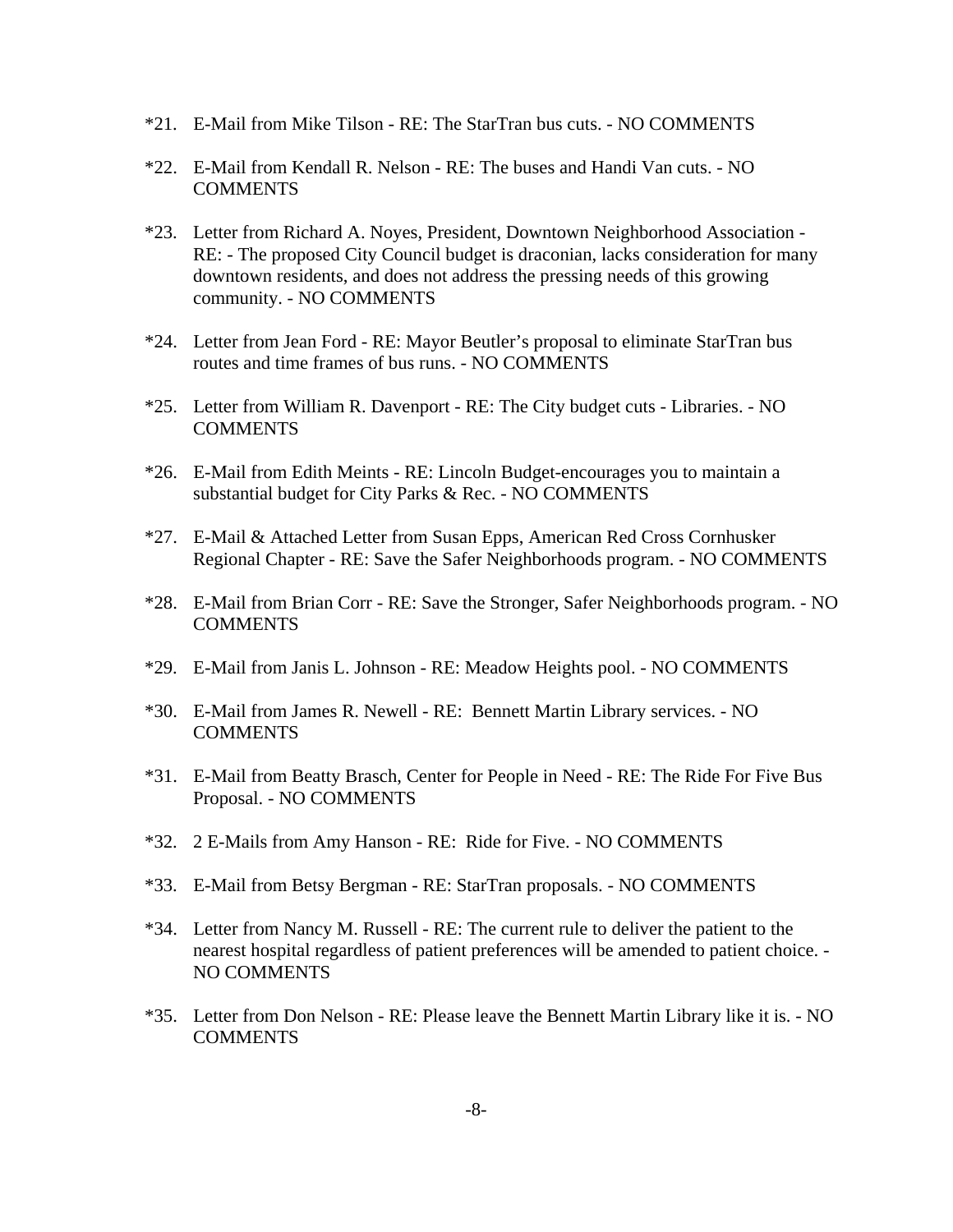- \*36. Material RE: Voting Machines. NO COMMENTS
- \*37. E-Mail from Mary Pipher RE: Bus service. NO COMMENTS
- \*38. 131 Post Cards RE: 'Leave My Bus Alone'. NO COMMENTS
- 39. Letter & Material from Mark A. Hunzeker, Attorney RE: Acquisition of private property for storm water detention pursuant to the dead Man's Run Master Plan. - NO **COMMENTS**
- 40. E-Mail from Lorenz & Mary Ann Niemeyer RE: Please vote against the rate hike proposed by LES, what LES wants is ridiculous. - NO COMMENTS
- 41. Letter from Yvette Sanchez RE: Please do not cut out mid-day buses. NO COMMENTS
- 42. E-Mail from Julie Shaw RE: Thank you for saving the Easterday Program and keeping it at the same building for the rest of the year. - NO COMMENTS
- 43. E-Mail from Barbara Kucera RE: Thank-you, for voting to save Meadow Heights Pool! - NO COMMENTS
- 44. E-Mail from Jill Jensen RE: Hickman horse. NO COMMENTS

# **ADDENDUM - (For August 18th)**

### **I. MAYOR -**

- 1. NEWS ADVISORY RE: Mayor Beutler will discuss developments regarding the LES's proposed rate increase at a News Conference on Friday, August  $15<sup>th</sup>$  at  $10:00$ a.m. - NO COMMENTS
- 2. NEWS RELEASE RE: Mayor Promotes School Safety. NO COMMENTS
- 3. NEWS RELEASE RE: Public Invited To West Haymarket Discussions. NO COMMENTS
- 4. NEWS RELEASE RE: Mayor Supports 9.1% Limit To LES Rate Increase. NO COMMENTS
- 5. NEWS RELEASE RE: Mayor Beutler's Public Schedule Week of August 16 through August 22, 2008 - Schedule subject to change. - NO COMMENTS